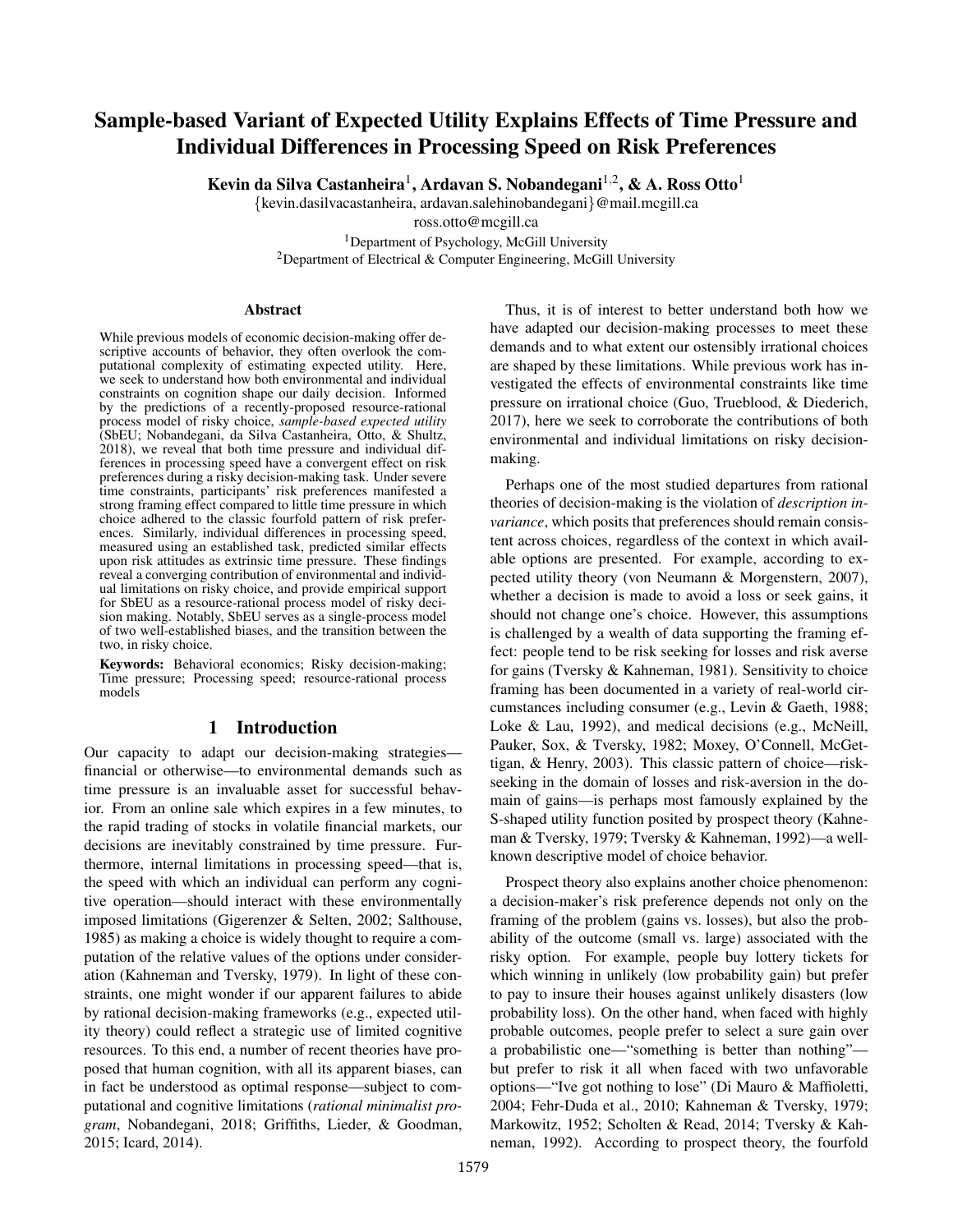

Figure 1: Sample-based expected utility (SbEU; Nobandegani et al., 2018) model predictions for the differential effect of the number of samples on choice. With limited samples (Left) model predicts a framing effect whereas, with more samples, the model predicts more of a fourfold pattern.

pattern of choice arises from the interplay between the Sshaped utility function and the subjective over-weighting of small probabilities (below 1/3) and underweighting of large probabilities (above 1/3) (Tversky & Kahneman, 1992).

While prospect theory offers a descriptive account for the framing effects, it fails to explain either how the decisionmaking process evolves over time, or how time constraints might bear upon the decision-making process. In order to answer questions about the role of time in these risky choices one must turn to dynamic models of choice. Sequential sampling models are a class of models which assume that choice preferences are estimated by the simulation of an action's potential consequences and where samples are simulated outcomes (Shadlen & Shohamy, 2016). In such models, each simulation takes a non-negligible amount of time and cannot be run in parallel, making time a valuable resource for the decision-maker (Lieder, Griffiths, & Hsu, 2018; Nobandegani, da Silva Castanheira, Otto, & Shultz, 2018). Thus, both total available time and the speed at which these simulations (i.e., samples) are run are directly proportional to the total number of potential outcomes considered (i.e., samples).

If sampling is costly in terms of elementary mental processes, then the number of effective 'samples' an individual is able to draw in a fixed amount of time should also vary in accordance with individual differences in the speed at which an individual processes information—a welldocumented capacity limitation termed "processing speed" which varies considerably across individuals (Kail & Salthouse, 1994). Accordingly, we leverage time pressure manipulations and these individual differences in processing speed to investigate the effect of limiting the number of samples on risky decision-making. Using these two manipulations, will test the effect of varying the number of samples on risky decision-making. Our hypotheses on the directionality of the effect of the time pressure are chiefly informed by a recently-proposed resource-rational process-level model of risky decision-making, *sample-based expected utility* (SbEU; Nobandegani et al., 2018). Extending an earlier model by Lieder et al. (2018), SbEU posits that an agent rationally adapts their strategies depending on the amount of time available for deciding.

Recently, Lieder et al. (2018) proposed a rational process model of risky choice. This model estimates the difference in expected utility of two prospect by using importance sampling, whereby outcomes are sampled in proportion to both its objective probability and its utility (e.g., important outcomes are overrepresented). Lieder et al.'s model, however, was developed under restrictive technical assumptions, making it only optimal when a large number of samples can be drawn. Fortunately, recent developments have determined an optimal sampling distribution which holds for both small and large number of samples (Nobandegani et al., 2018). This is of particular importance as mounting empirical evidence suggests that decision-makers draw very few samples (e.g., Vul, Goodman, Griffiths, & Tenenbaum, 2014); thus, providing an opportunity to explore the effect of limiting cognitive resources (i.e., available samples) on risk preferences.

Accordingly, we used SbEU to generate predictions of people's behavior for a mixture of gambles (i.e., both gains and losses and large and small outcome probabilities) under both conditions of time pressure—in which they can draw very few samples  $(s = 1)$ —and less constrained conditions—in which they can draw more samples  $(s = 2)$ . Both prospects and time conditions modeled are conceptually identical to those experienced by participants during the task. As depicted in Fig. 1, drawing more samples to estimate the expected utility results in moving from a 'pure' framing effect (Fig. 1a) to the classic fourfold pattern of risk preferences (Fig. 1b). This prediction is in line with the empirical work which suggests that time pressure reduces the amount of information one can process (Miller, 1960; Zur & Breznitz, 1981), as the fourfold pattern requires integrating both outcome and outcome probability information (Kahneman & Tversky, 1979, 1979). Thus, informed by the SbEU's predictions, we sought out to test whether the effects of time pressure on economic choice would conform to the hypothesized pattern. Furthermore, as these predictions are not specific to external time pressure, but any internal constraint on the amount of information that can be processed per unit time, we simultaneously test if differences in cognitive capacity (i.e., processing speed) can also predict a similar pattern of results.

#### Method

### **Participants**

Data were collected online using Amazon's Mechanical Turk; 100 (41 Female) US-based adult volunteers (mean age =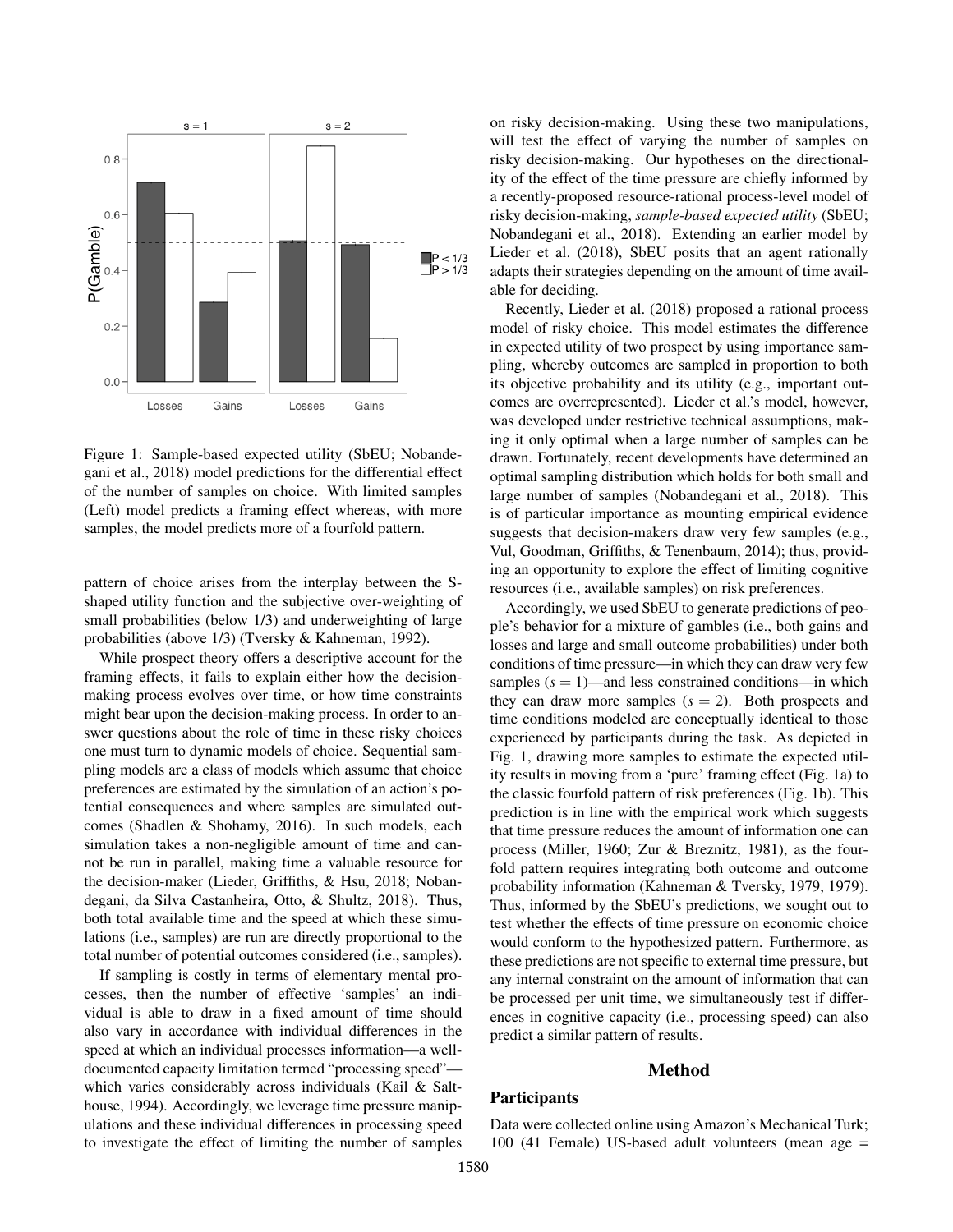

Figure 2: Screenshots of the Gambling task. Participants were given instructed to think about the gamble presented to them before being prompted to respond. The time allotted to think about the problem varied between time pressure conditions: under severe time pressure participants were given 1.5 second to think whereas under light time pressure participants had 5 seconds. Gambles were represented as bar charts where the probability of an outcome was depicted as proportional to the size of the colored portion. Color was used to emphasize the frame of the problem: red represented losses and blue represented gains.

34.77, SD = 9.88), recruited via Amazon's Mechanical Turk (Crump, McDonnell, & Gureckis, 2013), participated in the experiment for a base remuneration of \$3.00 USD and a cash bonus—computed in proportion to the outcomes of all trials, with a mean overall payment of \$5.85 USD. This study was approved by the McGill University Research Ethics Board.

#### Processing Speed Measurement

Individual differences in processing speed were assessed using a computerized Digit-Symbol Coding task (Mathias et al., 2017; Salthouse, 1985) which we adapted for use online. Participants were asked to indicate whether or not the digitsymbol pair presented in the center of the screen matched according to the key of associations presented to them. In order to asses processing speed, participants were given 90 seconds to respond to as many trials as correctly and quickly as possible. To ensure participants were taking the task seriously and to minimize exclusions due to random responding, participants were asked to complete the task a second time if their accuracy was below 70%. We subsequently only analyzed the data from a participant's final attempt at the task.

## Risky Decision-Making Task

Participants were presented with 120 pairs of binary choices, 60 of which were presented during the light-time pressure (LTP) block and the remaining 60 were presented in the severe time pressure block (STP). Time pressure was manipulated by allowing the participants either 1.5 seconds (STP blocks) or 5 seconds (LTP blocks) to think about their choice. After this lock-out period, participants had a 1 second window to respond in both time pressure conditions; this response window was implemented to minimize the variability in response times and isolate the effects of processing speed on decision-making. Participants were prompted to think about their choice before the response window opened which was signaled by a switch in the cue—from "think" to "choose"—and the image of two arrow keys. The order of presentation of the two time pressure blocks was counterbalanced across participants.

Each pair of options involved a certain option and a risky option with probability *p* of winning the indicated amount and probability  $1 - p$  of winning nothing; all gambles were of equal expected value except for 12 "catch" trials in which the expected value greatly favored an option (expected value  $= \pm 90$ ). Half of the stimuli were framed as losses and half of the stimuli were framed as gains. In both frames, the outcome probability of the risky options varied between extremely likely (0.90, 0.95 or 0.99) or extremely unlikely (0.10, 0.05, 0.01).

Information about each pair of options were presented in a manner similar to that used by Tymula et al. (2012): at the start of each trial participants were presented with two stacked bar-graphs where framing was depicted by the color of the bars (red for losses, and blue for gain) and the outcome probability was depicted by the proportion of the bar which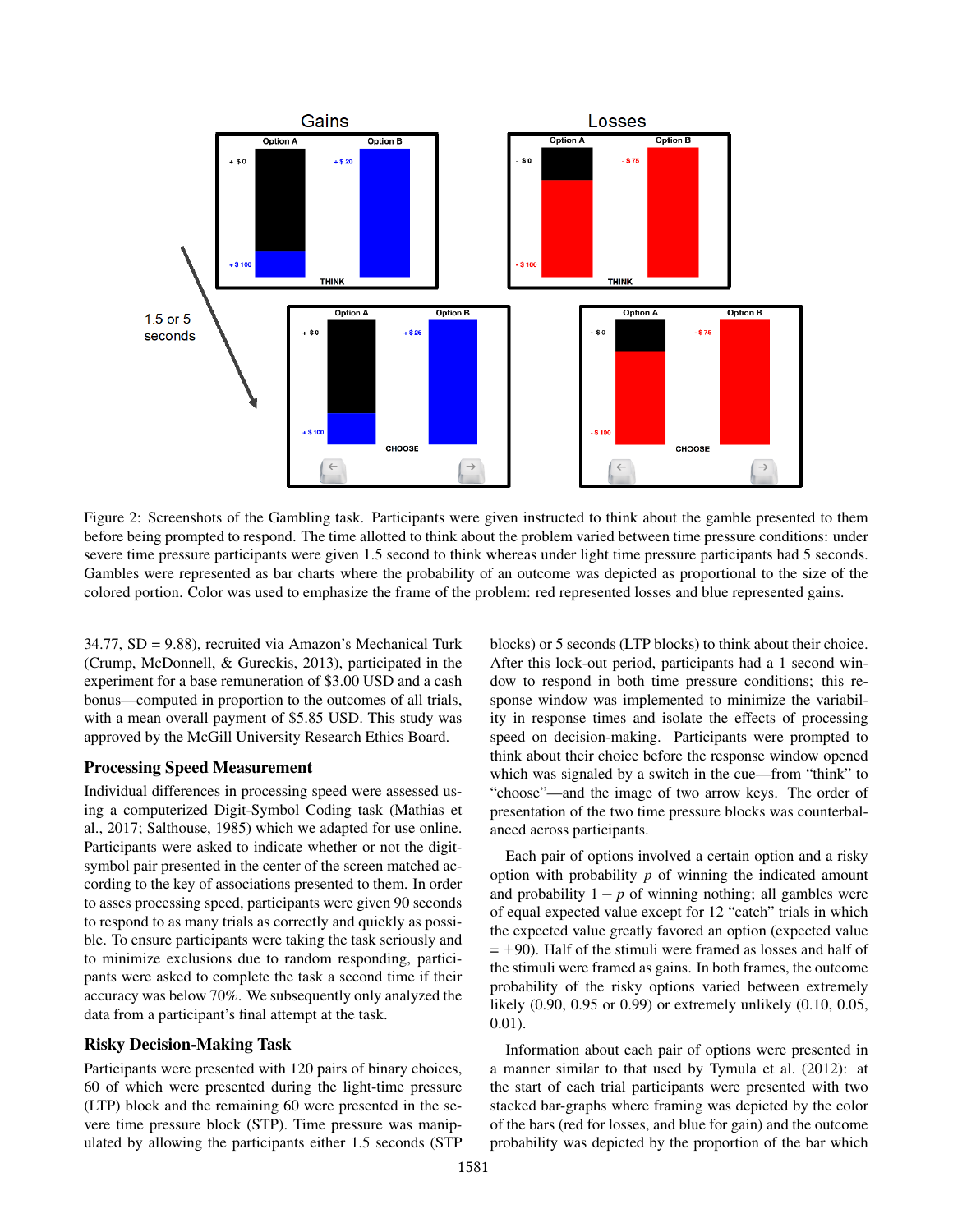was colored (either red or blue), while the amounts ranged from \$1 to \$200 (see Fig. 2). The outcomes of gain trials were added to total earnings while the outcomes of loss trials were subtracted from total earnings—making the task incentives compatible. Participants were paid a bonus in proportion to their total earnings.

#### Data Analysis

In order to ensure that participants' choices were not made randomly but were based on the information presented, participants with less than 75% accuracy on catch trials across both conditions (operationalized as the proportion of choices which maximize expected value) were excluded from the sample, resulting in the exclusion of 21 participants. Participants who also failed to score above 70% accuracy during the last run of the digit-symbol task were also excluded from the sample—one in total. Finally, six participants were excluded for failing to meet the specified deadline resulting in a total exclusion of 28 participants of the 100 collected.

We used a mixed-effects logistic regression to predict risky versus certain choice on the basis of 1) the framing of the problem (losses or gains) 2) the outcome probability (coded as  $>0.5$  or  $< 0.5$ ), and 3) time pressure condition (light or severe), and all two- and three-way interactions between these predictors. This regression model then gives us two terms of interest: the two-way interaction between probability and framing—an estimate of the fourfold pattern of choice effect since it represents the extent to which mean differences between gain and loss frames depend on outcome probability (large or small), and the three-way interaction between probability, framing and time pressure, which indicates the extent to which the presence of fourfold pattern is modulated by time pressure. Similarly, two additional regression models were run to test the effects of individual differences in processing speed on choice within each time pressure condition. Specifically, to assess the influence of individual differences in processing speed on choice, a similar regression was run for each time pressure condition except with normalized processing speed score added as an independent variable instead of time pressure condition. For all regressions, all categorical independent variables were effect coded and entered as both fixed and random effects. These regressions were estimated using the lme4 package (Pinheiro & Bates, 2002) for the R programming language.

## Results

As predicted, under little time constraints participants exhibited a fourfold pattern of choice: they were both sensitive to the framing of the problem (β = 1.44, SE = 0.10, *p* < .001), and the interaction between the outcome probability and the framing of the problem (β =  $-0.37$ , SE = 0.18, *p* = 0.04).

However, under strong time pressure participants exhibited a marked framing effect, becoming less sensitive to outcome probability ( $\beta = 0.28$ ,  $SE = 0.08$ ,  $p = 0.001$ ). Thus, the effect of time pressure on risky choice, surprisingly, changed participant's preferences from one ostensibly irrational pattern



Figure 3: The effect of time pressure on risky decisionmaking. Under the light time pressure condition (LTP; 5 sec) participants showed more of a fourfold pattern compared to when under the severe time pressure condition (STP; 1.5 sec).

to another (see Fig. 3).

However, it remains unclear if this change in preference is a result of a reduction in the participant's ability to comprehend the gambles offered and correctly respond. It is possible that time limitations would lead to a nonspecific increase in choice randomness, as opposed to the proposed reduction in cognitive resources used. To test this alternative account, we compared the percentage of correct responses to the catch trials in the strong time pressure condition to test if it was significantly higher than chance. Using an Exact Binomial test, we were able to confirm that participants were capable of responding to the catch trials well above chance (Accuracy = 0.91,  $p \le 2.2 \times 10^{-16}$ ). This is to be expected as those participants who did not respond accurately in general—either due to lack of attention or understanding—were excluded from the analyses.

Finally, individual differences in processing speed were found to be related to risk preference in the predicted direction. Under light time pressure (LTP condition), individual differences in processing speed interacted with both framing of the problem (β = 0.29, SE = 0.13,  $p = 0.02$ ) and the interaction between outcome probability and the framing of the problem (β =  $-0.51$ , SE = 024, *p* = 0.03). As processing speed increased, the extent to which participants exhibited a fourfold pattern also increased. Put another way, as processing speed decreased they were less likely to endorse a fourfold pattern (see Fig. 4). Moreover, these changes in risk preferences were not likely due to random performance on the task as processing speed and catch trials accuracy was not correlated ( $r = -0.0081$ ,  $p = 0.94$ ). Similarly, under severe time pressure (STP condition), both the two-way interaction between processing speed and the framing of the problem  $(\beta = 0.24, SE = 0.09, p = 0.01)$  and three-way interaction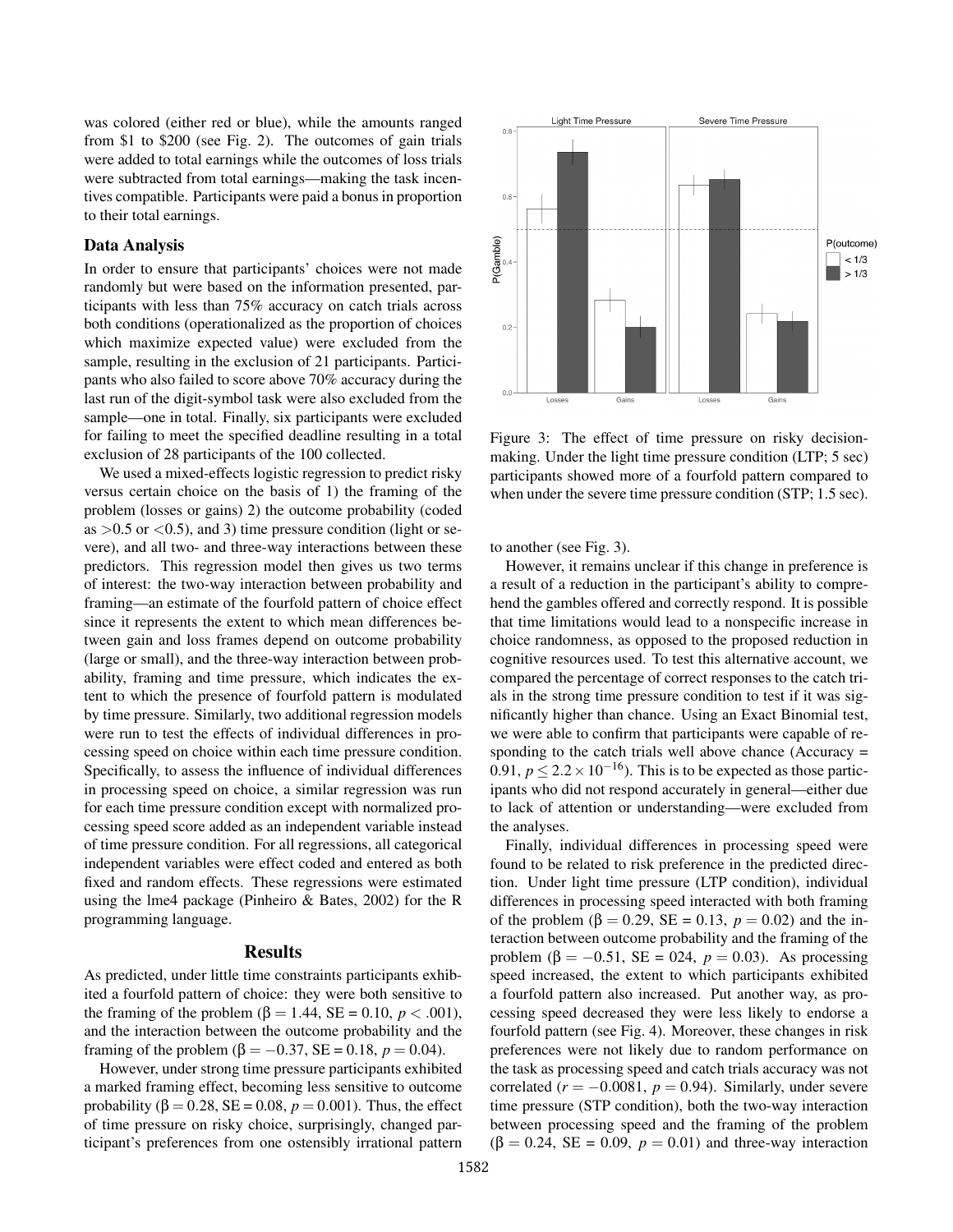

Figure 4: Under the light time pressure condition individual differences in processing speed (PS) predicted the extent to which participants endorsed a fourfold pattern. Processing speed conditions were assigned based on a median split.

between outcome probability, framing, and processing speed  $(\beta = -0.30, SE = 0.12, p = 0.01)$  were statistically significant (see Fig. 5).

## General Discussion

The results presented here show that both situational and personal factors which limit cognitive resources contribute to changes in participants' risk preferences. Under little time constraints, participants produced a fourfold pattern of risk preferences—consistent with prospect theory (Kahneman & Tversky, 1979; Tversky & Kahneman, 1992). However, as predicted by a recently-proposed sample-based variant of expected utility theory, SbEU (Nobandegani et al., 2018), limitations in available cognitive resources—induced either through time pressure or measured by individual differences in processing speed—lead participants to go from showing a fourfold pattern to a framing effect.

While, descriptive models like prospect theory describe the risk preferences when selecting between gambles, this provide no account for how these preferences evolve over time or how limiting cognitive resources affects preferences. Thus, our results surprisingly reveal that the ostensibly irrational framing effect, fourfold pattern, and the demonstrated transition between the two, can all be explained as resulting from rational use of limited cognitive resources.

Interestingly, Stanovich and West (1998) demonstrated that performance on classic reasoning and judgment tasks and relationships to measures of academic achievement, correlates within individuals. Taken together with the results presented here, there is mounting evidence that the use of heuristics and biases may reflect the rational use of limited processing resources, thus suggesting that future models of choice should take into consideration individuals' cognitive abilities (or lim-



Figure 5: Under the severe time pressure condition individual differences in processing speed predicted the extent to which participants endorsed a fourfold pattern. For ease of exposition, processing speed scores (PS) were split based on the median.

itations). However, more work needs to be done to identify which specific cognitive capacities (e.g., processing speed or working memory) significantly contribute to the use of certain heuristics, thus providing an opportunity to better understand the cognitive mechanisms required for the performance of a given task.

Recent empirical work has also found time pressure to produce a similar pattern of results—severe time pressure lead to stronger framing effects—but failed to observe a fourfold pattern; instead they found individual preferences to reflect a weaker framing effect under light time pressure (Guo et al., 2017). However, the results were interpreted to arise from using a fast, intuitive systemas opposed to a slow, deliberative system.

Some have suggested that heuristics and biases are more than merely a result of flaws in human reasoning but are adaptive strategies to deal with conditions of limited time, knowledge or computational capacities (Simon, 1956; Todd & Gigerenzer, 2012) or take advantage of the structure of information in the environment (Todd & Gigerenzer, 2012). In fact, both experimental work (Goldstein & Gigerenzer, 2002), and theoretical work (e.g., Nobandegani & Shultz, 2019) has shown that fast and frugal algorithms can outperform standard integrative algorithms when knowledge is limited. Our results are in accordance with this compromise between normative and heuristic views of cognition as we show that biases like the framing effect can be explained as a strategic use of limited cognitive resources.

While previous work has also interpreted the framing effect as being a result of quick and intuitive thinking, these explanations make appeal to dual-process theory (De Martino, Kumaran, Seymour, & Dolan, 2006; Guo et al., 2017; Kah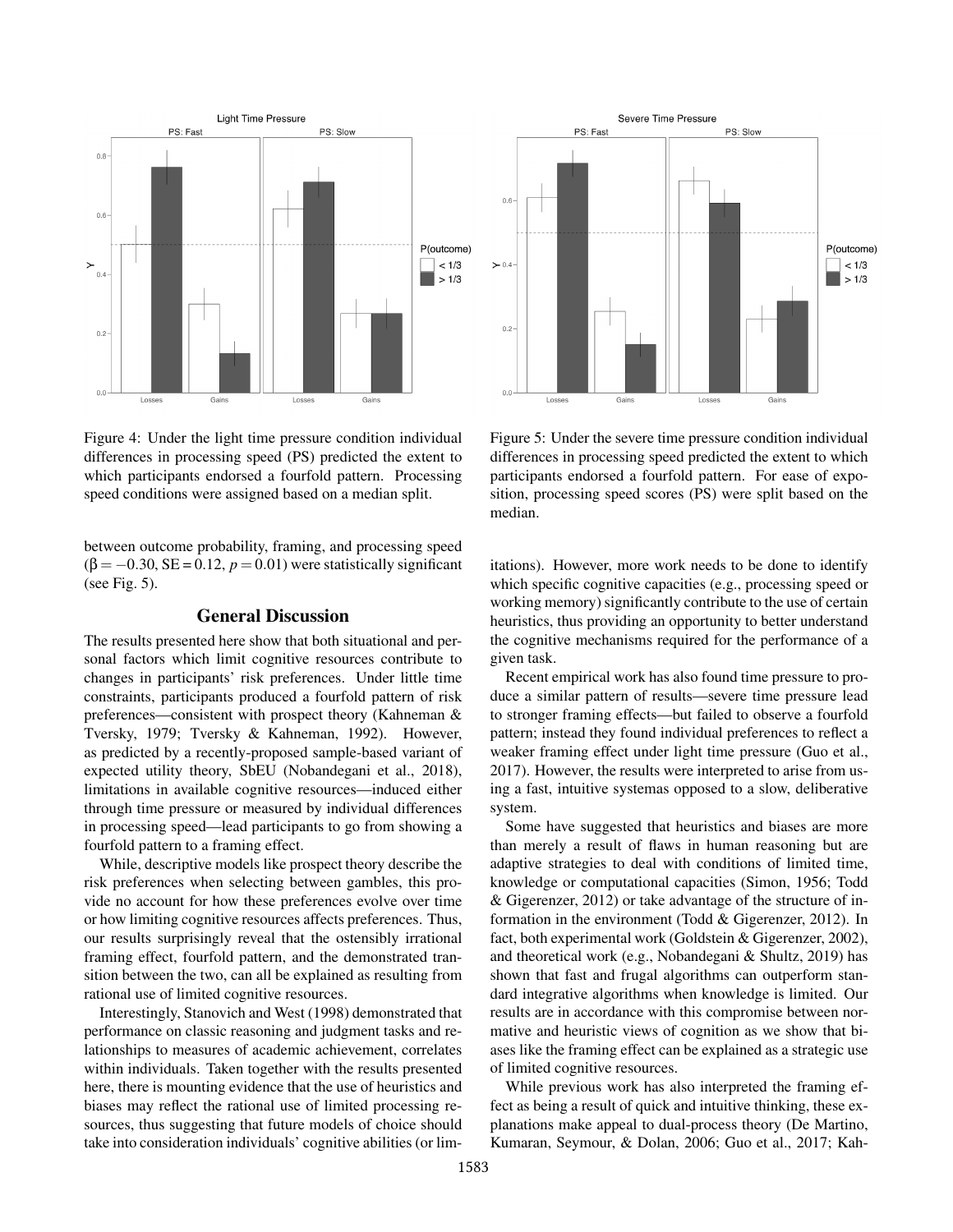neman & Frederick, 2005; Sloman, 1996; Stanovich & West, 1998). Surprisingly, here we show that a rational *singleprocess* model can account for the observed results: an apparent framing effect can arise from limiting the number of samples in a resource-rational, sample-based expected utility model, SbEU (Nobandegani et al., 2018). A single-process framework is favorable over dual-process models as it provides a more parsimonious account of the observed effect.

Interestingly, unlike dual process theory would suggest, our results reveal that even when using a slow, deliberative system one can produce ostensibly irrational behavior. Concretely, according to our findings, deliberation takes us from one ostensibly irrational bias (framing effect) to another (the fourfold pattern of risk preferences)—and, as our work suggests, all of this can be understood as the optimal use of limited cognitive resources.

#### References

- Crump, M. J., McDonnell, J. V., & Gureckis, T. M. (2013). Evaluating amazon's mechanical turk as a tool for experimental behavioral research. *PloS One*, *8*(3), e57410.
- De Martino, B., Kumaran, D., Seymour, B., & Dolan, R. J. (2006). Frames, biases, and rational decision-making in the human brain. *Science*, *313*(5787), 684–687.
- Di Mauro, C., & Maffioletti, A. (2004). Attitudes to risk and attitudes to uncertainty: experimental evidence. *Applied Economics*, *36*(4), 357–372.
- Fehr-Duda, H., Bruhin, A., Epper, T., & Schubert, R. (2010). Rationality on the rise: Why relative risk aversion increases with stake size. *Journal of Risk and Uncertainty*, *40*(2), 147–180.
- Gigerenzer, G., & Selten, R. (2002). *Bounded rationality: The adaptive toolbox*. MIT press.
- Goldstein, D. G., & Gigerenzer, G. (2002). Models of ecological rationality: the recognition heuristic. *Psychological Review*, *109*(1), 75.
- Griffiths, T. L., Lieder, F., & Goodman, N. D. (2015). Rational use of cognitive resources: Levels of analysis between the computational and the algorithmic. *Topics in Cognitive Science*, *7*(2), 217–229.
- Guo, L., Trueblood, J. S., & Diederich, A. (2017). Thinking fast increases framing effects in risky decision making. *Psychological Science*, *28*(4), 530–543.
- Icard, T. (2014). Toward boundedly rational analysis. In *Proceedings of the* 36*th Annual Conference of the Cognitive Science Society* (pp. 2391-2396). Austin, TX: Cognitive Science Society.
- Kahneman, D., & Frederick, S. (2014). A model of heuristic judgment. *The Cambridge Handbook of Thinking and Reasoning*.
- Kahneman, D., & Tversky, A. (1979). Prospect theory: An analysis of decisions under risk. *Econometrica*, *47*, 263– 291.
- Levin, I. P., & Gaeth, G. J. (1988). How consumers are affected by the framing of attribute information before and after consuming the product. *Journal of Consumer Research*, *15*(3), 374–378.
- Lieder, F., Griffiths, T. L., & Hsu, M. (2018). Overrepresentation of extreme events in decision making reflects rational use of cognitive resources. *Psychological Review*, *125*(1), 1.
- Loke, W. H., & Lau, S. L. L. (1992). Effects of framing and mathematical experience on judgments. *Bulletin of the Psychonomic Society*, *30*(5), 393–395.
- Markowitz, H. (1952). The utility of wealth. *Journal of political Economy*, *60*(2), 151–158.
- Mathias, S. R., Knowles, E. E., Barrett, J., Leach, O., Buccheri, S., Beetham, T., . . . Glahn, D. C. (2017). The processing-speed impairment in psychosis is more than just accelerated aging. *Schizophrenia Bulletin*, *43*(4), 814– 823.
- McNeil, B. J., Pauker, S. G., Sox Jr, H. C., & Tversky, A. (1982). On the elicitation of preferences for alternative therapies. *Preference, Belief, and Similarity*, *583*.
- Miller, J. G. (1960). Information input overload and psychopathology. *American Journal of Psychiatry*, *116*(8), 695–704.
- Moxey, A., OConnell, D., McGettigan, P., & Henry, D. (2003). Describing treatment effects to patients. *Journal of General Internal Medicine*, *18*(11), 948–959.
- Nobandegani, A. S. (2017). The Minimalist Mind: On Mininality in Learning, Reasoning, Action, & Imagination. McGill University, PhD Dissertation.
- Nobandegani, A. S., da Silva Castanheira, K., Otto, A. R., & Shultz, T. R. (2018). Over-representation of extreme events in decision-making: A rational metacognitive account. In *Proceedings of the* 40*th Annual Conference of the Cognitive Science Society* (pp. 2391-2396). Austin, TX: Cognitive Science Society.
- Nobandegani, A. S., & Shultz, T. R. (2019). Toward a formal science of heuristics. In *Proceedings of the* 41*st Annual Conference of the Cognitive Science Society.* Austin, TX: Cognitive Science Society.
- Salthouse, T. A. (1985). Speed of behavior and its implications for cognition. In *Handbook of the Psychology of Aging,* 2 *nd Ed. (pp. 400-426).* New York, NY.
- Scholten, M., & Read, D. (2014). Prospect theory and the forgotten fourfold pattern of risk preferences. *Journal of Risk and Uncertainty*, *48*(1), 67–83.
- Shadlen, M. N., & Shohamy, D. (2016). Decision making and sequential sampling from memory. *Neuron*, *90*(5), 927– 939.
- Simon, H. A. (1956). Rational choice and the structure of the environment. *Psychological Review*, *63*(2), 129.
- Sloman, S. A. (1996). The empirical case for two systems of reasoning. *Psychological Bulletin*, *119*(1), 3.